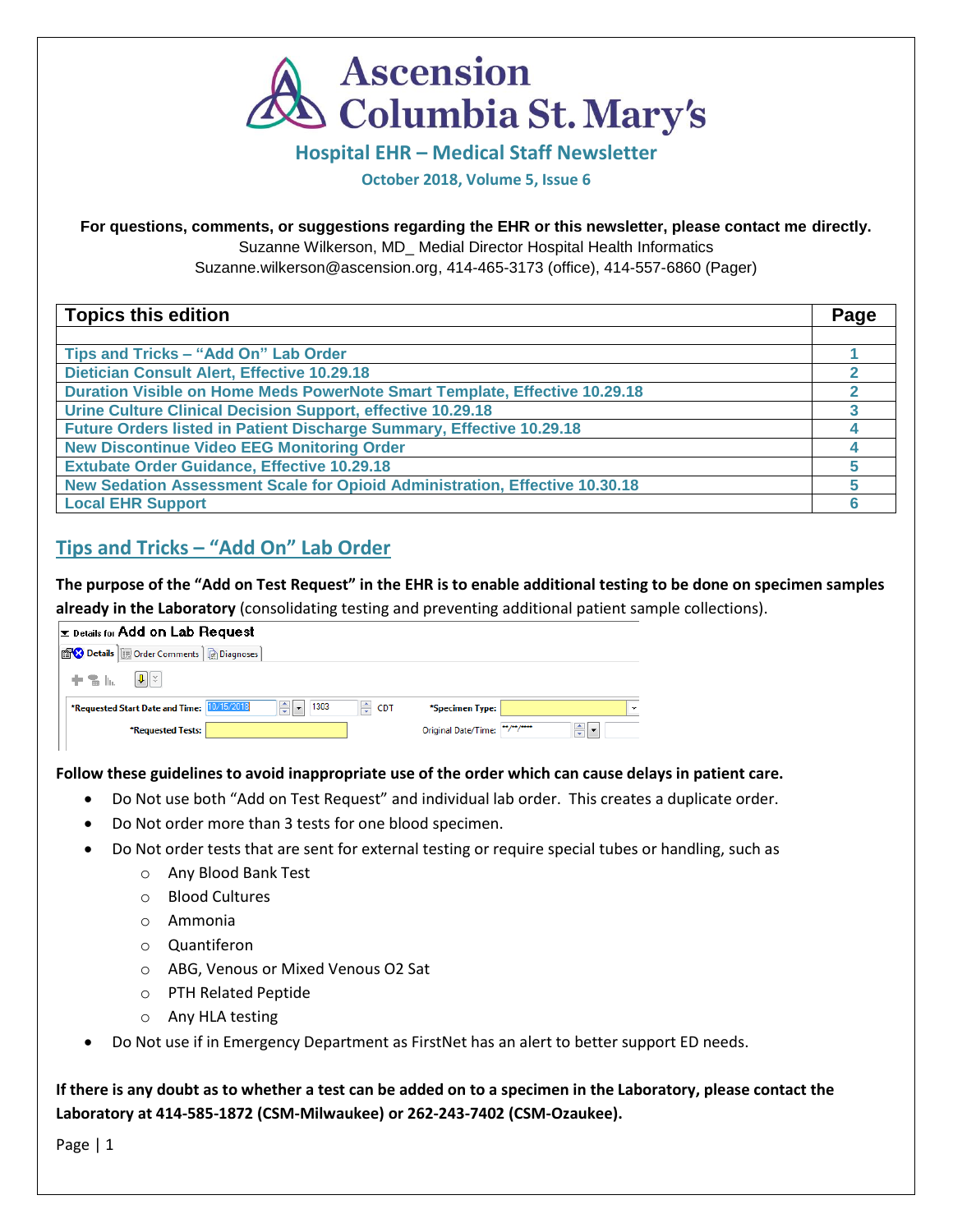## **Dietician Consult Alert, Effective 10.29.18**

Patient admission intake assessments, completed by nursing staff, include a nutritional assessment. If a patient is identified as being at high risk for malnourishment, a Dietician Consult is automatically triggered. Starting 10.29.18, this automatic consult will only be activated for patients with an "Inpatient" status. For other statuses, such as Observation and Bedded Outpatient, the following alert will trigger in place of the automatic consult.

|                | Your patient, OPTESTG11, MATT, , had a risk of malnourishment identified<br>on RN intake admission screening. |
|----------------|---------------------------------------------------------------------------------------------------------------|
|                | If Dietician Consult indicated for further evaluation and recommendations.<br>please select order below.      |
| Add Order for: |                                                                                                               |
|                | <b>Consult Dietition -&gt; Start Date T;N, Routine</b>                                                        |

This change is being made for two reasons:

- 1- An order signed by a Provider is required for any non-Inpatient hospital stay.
- 2- An automatic consult is not necessarily appropriate during an Observation stay due to patient out of pocket expenses. In such cases it may be preferred to defer dietician consult to the outpatient setting.

### **Duration Visible on Home Meds PowerNote Smart Template, Effective 10.29.18**

Effective 10.29.18 the Home Meds Smart Template utilized in PowerNote will be enhanced to include duration. This change will better support communication within PowerNote Discharge Summaries.

As shown here, the duration field on the ePrescribe prescription for amoxicillin is listed as 10 day(s) and is visible in PowerNote.

| $\Sigma$ Details for $\parallel$ | amoxicillin (amoxicillin 875 mg oral tablet)                                                                                                                         |               |                      |                |                          | Send To: HappygoluckyalwaysopenservesallRx (12345 Mountain Road) |
|----------------------------------|----------------------------------------------------------------------------------------------------------------------------------------------------------------------|---------------|----------------------|----------------|--------------------------|------------------------------------------------------------------|
|                                  | Details   Details   Diagnoses                                                                                                                                        |               |                      |                |                          |                                                                  |
| *Dose                            | *Route of Admini *Frequency                                                                                                                                          |               | Duration             | *Dispense [30] | Refill<br>Q <sub>0</sub> |                                                                  |
| $1$ tab(s)                       | PO (oral)                                                                                                                                                            |               |                      |                |                          |                                                                  |
|                                  | Indication: sinusitis<br><b>Discharge Medications</b>                                                                                                                | $\bullet$ bid | $\bigcirc$ 10 day(s) | $20$ tab $(s)$ | $\bullet$                | $  \cdot   \times$<br>$+$ 8 $\mathbb{R}$                         |
|                                  | amoxicillin 875 mg oral tablet: 1 tab(s) PO (oral) bid Duration 10 day(s)                                                                                            |               |                      |                |                          |                                                                  |
|                                  | atorvastatin 10 mg oral tablet: 1 tab(s) PO (oral) qDay<br>lisinopril 10 mg oral tablet: 1 tab(s) PO (oral) qDay<br>naproxen: 500 mg PO (oral) bid Duration 7 day(s) |               |                      |                |                          |                                                                  |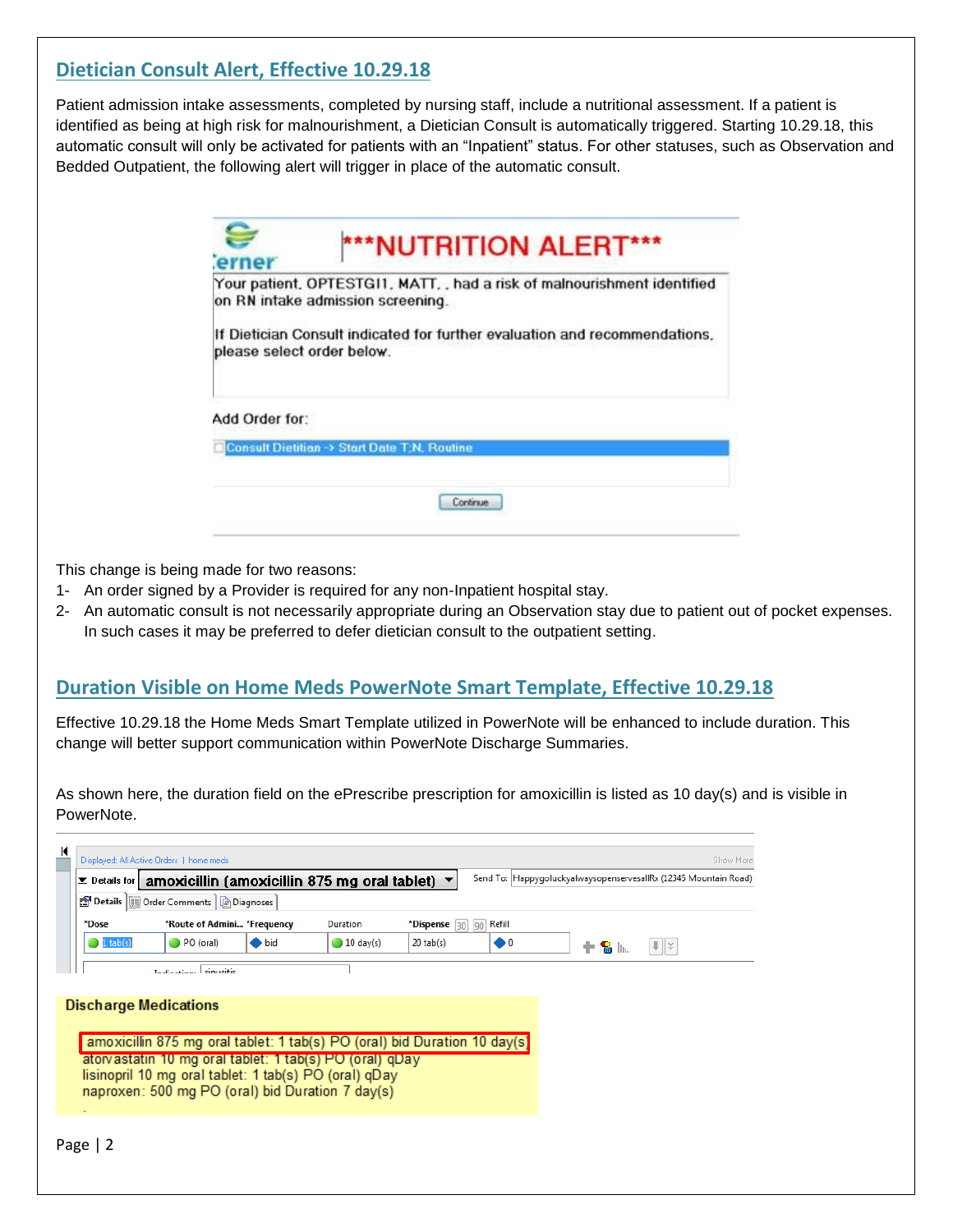### **Urine Culture Clinical Decision Support, Effective 10.29.18**

Current Ascension hospital initiatives are focused on the reduction of unnecessary urine culture orders and inappropriate antimicrobial utilization for asymptomatic bacteriuria. Organisms present in a urine culture do not necessarily indicate a urinary tract infection. Reflex cultures and culturing of patients likely to be colonized result in unwarranted antimicrobial use and the propagation of resistance, and may also result in delay of accurate diagnoses. Urinalysis to reflex culture on asymptomatic inpatients or those not suspected to have a urinary source of infection is not recommended, especially for patients with indwelling catheters.

As a first step in EHR Clinical Decision Support, enhancements will be activated 10.29.18 to guide appropriate testing.

- **1. 48 hour alert** Fires if "urine culture" or "UA with reflex to culture" ordered within 48 hours of a previously ordered urine culture or reflex culture.
- **2. 7 day alert** Fires if "urine culture" or "UA with reflex to culture" ordered within 7 days of positive culture result.
- **3. The following Order Set will be inactivated** because it creates technical limitations with the alert.

**S**Urinalysis Macro Micro Rflx Culture Subphase

This order set contains these orders and if both are desired they must instead be ordered separately:

Urinalysis Microscopic only Urinalysis Macro Rflx Micro Rflx Culture

Keep in mind that use of "Urinalysis Macro Rflx Micro Rflx Culture" is likely sufficient in most cases.

The macroscopic test will reflex to a microscopic exam based on the following criteria:

- Color: red, brown, orange, green
- Clarity: cloudy
- Blood: any positive result (trace, small, moderate, large)
- Protein: 30 (will not reflex for trace)
- Nitrites: positive
- Leukocyte esterase: any positive result (trace, small, moderate, large)

\*\* When alert received on UA with reflex order, quick pick options for UA without culture reflex are available. \*\*

| Discern: (1 of 1)                                                                                                                                                                   |
|-------------------------------------------------------------------------------------------------------------------------------------------------------------------------------------|
| ** Urine Culture Test Not Appropriate<br>Cerner                                                                                                                                     |
| Urinalysis with reflex culture is not recommended within 48 hours of a previously<br>ordered Culture Urine . This test was previously ordered on October 13, 2018 16:54:47<br>ICDT. |
| Recommended Cancel Order' below.                                                                                                                                                    |
| Alert Action                                                                                                                                                                        |
| <b>Cancel UA Macro Rflx Micro Rflx Culture</b><br>Continue to place order for UA Macro Rflx Micro Rflx Culture                                                                      |
| Add Order for:                                                                                                                                                                      |
| Urinalysis Macroscopic and Microscopic -> Stat collect                                                                                                                              |
| Urinalysis Macroscopic Rflx Microscopic -> Stat collect                                                                                                                             |
| ΩK                                                                                                                                                                                  |

For more information regarding clinical testing guidelines, please contact Guillermo Martinez-Torres MD. [guillermo.martinez-torres@ascension.org,](mailto:guillermo.martinez-torres@ascension.org) 414-585-1448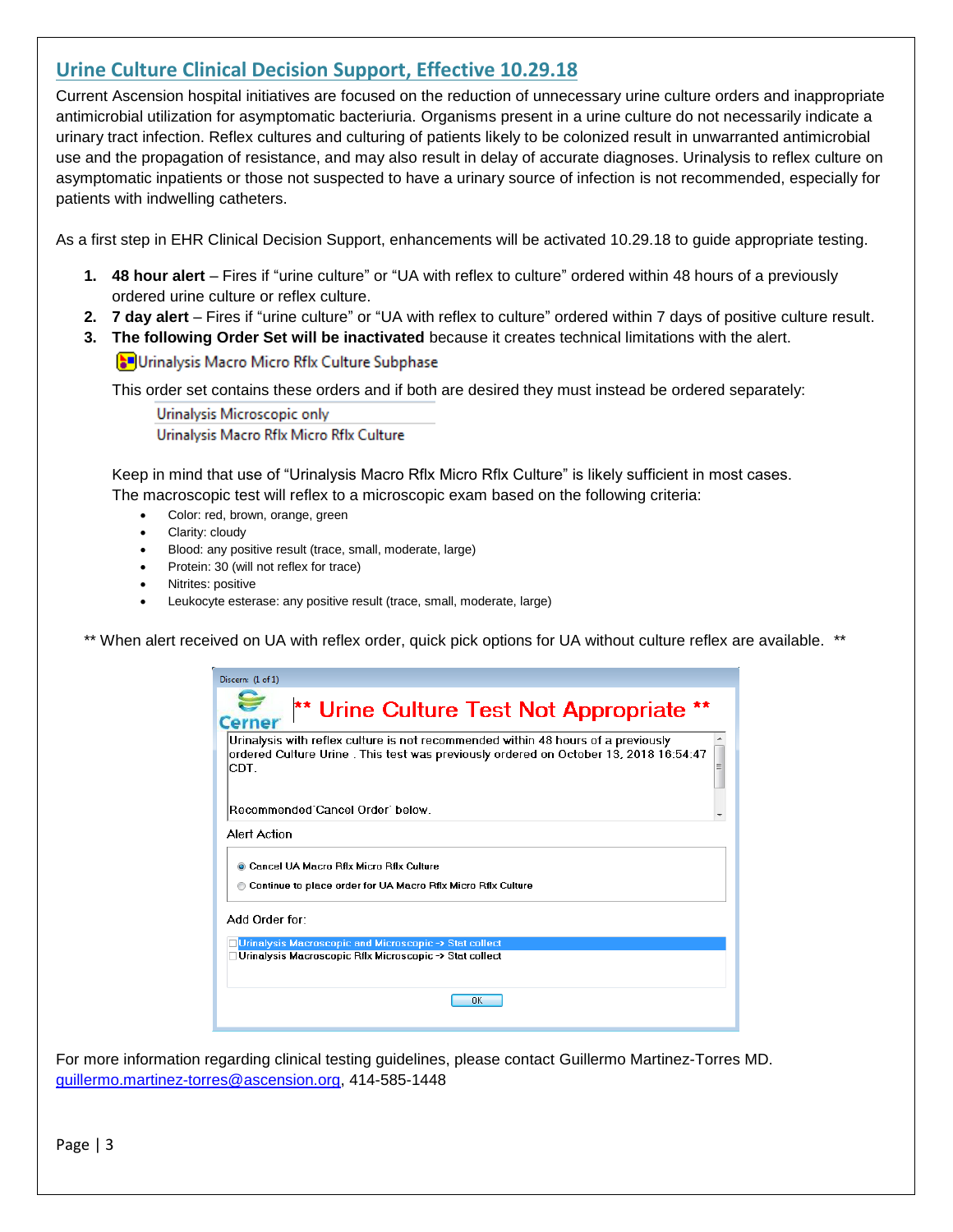## **Future Orders listed in Patient Discharge Summary, Effective 10.29.18**

Enhancements will be made to the **Patient Discharge Summary** which is handed to the patient at hospital discharge. The **Patient Discharge Summary** contains post-discharge care information such as Follow-up appointments, Medication List, and educational materials. (This is not same document as the Discharge Summary completed by the physician.)

Starting 10.29.18 it will include a list of all Future orders as well as DOT (Day of Treatment) PowerPlans. DOT PowerPlans are utilized when a patient needs serial medications or treatments in the hospital outpatient department such as daily IV antibiotics or dressing changes. Active Future orders from both the current hospitalization as well as prior outpatient appointments and hospitalizations will be listed.

| <b>FUTURE ORDERS:</b><br>The following have been ordered either during this visit or a prior visit.<br>H&H (In Approximately: 3 day(s))<br>Post Discharge PT Eval and Treat (In Approximately: 1 week(s))<br>XR Chest 2 V (In Approximately: 1 month(s))                                                                                                                                                                | Individual orders for labs, imaging, etc. list<br>the time to be completed based on how<br>the order was entered. (This time is<br>usually an approximation.) |
|-------------------------------------------------------------------------------------------------------------------------------------------------------------------------------------------------------------------------------------------------------------------------------------------------------------------------------------------------------------------------------------------------------------------------|---------------------------------------------------------------------------------------------------------------------------------------------------------------|
| CefTRIAXone (Out-patient) 7day<br>Epoetin Therapy (Out-patient) q2wk                                                                                                                                                                                                                                                                                                                                                    | The DOT PowerPlans are<br>identified with "Out-patient".                                                                                                      |
| These orders can be accessed in your electronic health record at all Ascension Columbia-St.<br>Mary's hospitals and clinics.<br>If you need a paper copy of an order for use at an external facility, please request that a copy<br>be printed for you.                                                                                                                                                                 |                                                                                                                                                               |
| Some orders can be completed at your Physician's office. Contact them to discuss.                                                                                                                                                                                                                                                                                                                                       |                                                                                                                                                               |
| No appointment is needed for routine labs or X-rays at Ascension Columbia-St. Mary's hopsitals<br>in Milwaukee and Mequon.<br>Call for available hours or access the hours and locations via internet.<br>Milwaukee Lab, 414-585-1704<br>Milwaukee Medical Imaging, 414-585-1160<br>Ozaukee Lab, 262-243-7406<br>Ozaukee Medical Imaging, 262-243-7400<br>http://www.columbia-stmarys.org/oth/Page.asp?PageID=OTH101381 |                                                                                                                                                               |
| Call Central Scheduling at 414-326-1800 to schedule the following:<br>Specialized imaging, such as MRI, Ultrasound, Nuclear Medicine, CT Scan, and Mammography<br>· Procedures<br>Out-patient medications and treatments                                                                                                                                                                                                |                                                                                                                                                               |
| Call Rehabilitation Department at 414-326-2600 to schedule Physical, Occupational, and Speech<br>Therapy.                                                                                                                                                                                                                                                                                                               |                                                                                                                                                               |

# **New Discontinue Video EEG Monitoring Order**

The new order, "Discontinue Video EEG monitoring", supports a standard process and alerts the Neurodiagnostic Tech of the need to discontinue the in-progress video EEG study. Please utilize as appropriate.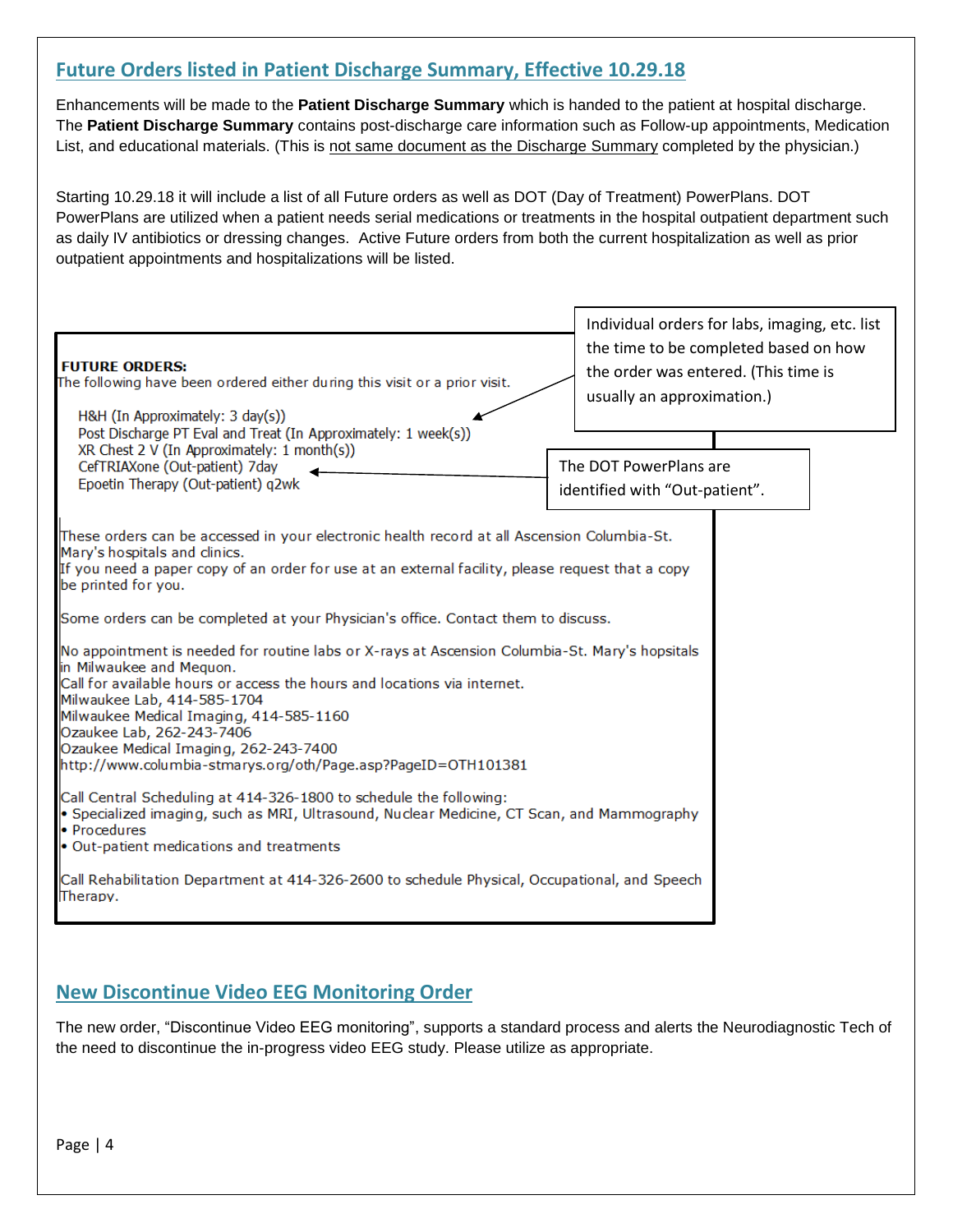# **"Extubate" Order Guidance, Effective 10.29.18**

Effective 10.29.18 the following alert will be seen when an "Extubate (RT)" order is placed. This alert serves as a reminder to discontinue or modify sedative medications that have been previously ordered and supports safe patient care.



# **New Sedation Assessment Scale for Opioid Administration, effective 10.30.18**

Pasero Opioid-induced Sedation Scale (POSS) will replace the current 0-3 sedation scale when monitoring opioids administered to manage pain.

### **Best Practice Guidelines:**

- Sedation assessment is required for ALL patients receiving opioid analgesics by ALL routes of administration.
- POSS is used to assess sedation in non-critically ill adult and pediatric patient populations, including OB and Rehab.
- The Richmond Agitation Sedation Scale (RASS) is used to assess sedation in the vented and non-vented, critically ill adult receiving opioids to manage pain.
- Assess sedation prior to and after opioid administration; timing of reassessment is based on drug, dose and route administered. Suggested reassessment is 15-30 minutes after IV administration and 60-120 minutes after oral administration.
- Assessments may be more frequent in select patient populations by clinician order.

#### **Departments or patient populations out of scope for POSS**

- Pre-op and PACU
- Adult ICU RASS is used to assess sedation in the vented and non-vented patient and is also part of the CAM-ICU assessment for delirium.
- NICU NPASS is used for pain and sedation
- Behavioral Health and Alcohol and Drug Recovery inpatient departments
- Urgent Care
- Diagnostic units and procedures involving administration of moderate sedation regardless of department location; this includes the Emergency Department when moderate sedation is used during procedures. Follow current policy for assessment and monitoring guidelines.

Page | 5